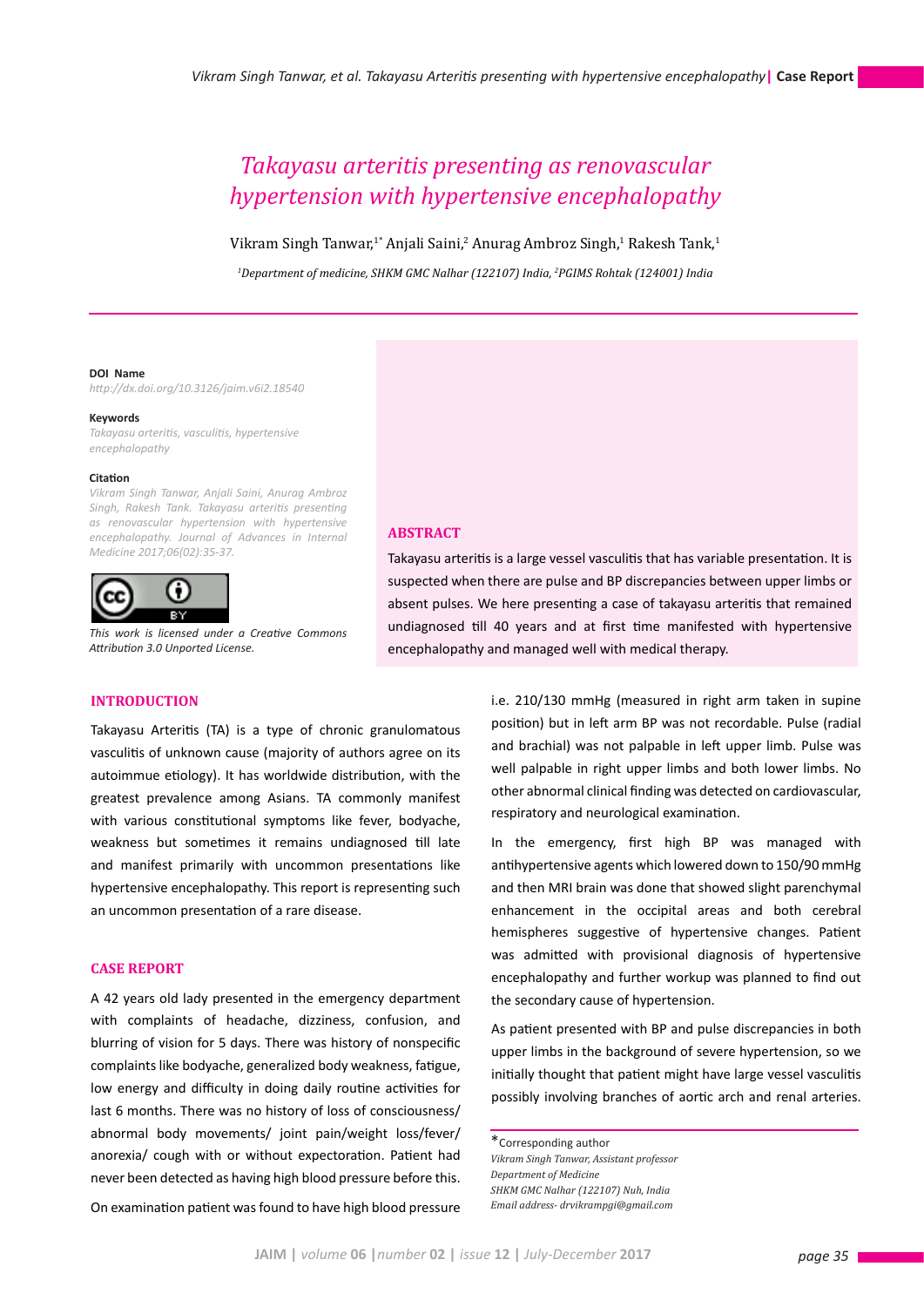So we went for CT angiography (CTA) for both thoracic aorta and abdominal aorta and their branches. CTA thoracic aorta revealed the multiple areas of intimal thickening of aortic arch and its branches; irregularity with stenosis at the origin of left common carotid arteries, and occlusion of the left subclavian artery. CTA of abdominal aorta and its branches revealed right renal artery stenosis, diffuse intimal thickening with dilation and narrowing of abdominal aorta.



Figure 1: CTA of thoracic aorta revealing the multiple areas of intimal thickening of aortic arch and its branches; irregularity with stenosis at the origin of left common carotid arteries, and occlusion of the left subclavian artery



Figure 2: CTA of abdominal aorta and its branches revealed right renal artery stenosis, diffuse intimal thickening with dilation and narrowing of abdominal aorta.

The CTA reports were suggestive of Takayasu arteritis with involvement of thoracic and abdominal aorta i.e. Takayasu arteritis type V. All biochemical and hematological reports were within normal limits except CRP and ESR. Both CRP and ESR values were highly elevated. Fundus examination showed grade 4-hypertensive retinopathy in both eyes. So the final diagnosis was made as Takayasu arteritis type V with hypertensive encephalopathy. We started amlodipine and Telmisartan for the hypertension and prednisolone (1mg per Kg body weight daily), methotrexate (15-20mg weekly) for the vasculitis. With the treatment patient responded well, headache and vision was improved, acute phase reactants came down within their normal range and patient started feeling better in term of ability to do routine activities.

## **DISCUSSION**

TA is a rare, idiopathic, chronic inflammatory disease, characterized by granulomatous panarteritis of aorta and its major branches, typically presenting before the age of 40 years **[1,2].** As far as its etiology is concern, TA is an immune mediated inflammatory process leading to the wall thickening, fibrosis, stenosis and thrombus formation. As like the other autoimmune diseases it affects the females 8 times more frequently than the males. The main arteries involved in TA are subclavian A (93%), common carotid artery (58%), abdominal aorta (47%), renal artery (38%), aortic arch or root (35%) and vertebral A (35%) **[1].** According to New angiographic classification system, TA is classified into five types that allows a comparison of patient characteristics according to the vessels involved and is helpful in planning surgery, but offers little by way of prognosis **[3].**

The presentation of TA is heterogeneous. Approximately 10% of patients with TA are asymptomatic, and the diagnosis is suggested only by abnormal vascular findings on physical examination. Constitutional symptoms may precede clinical vascular involvement. Common constitutional symptoms include headache (50-70%), malaise (35-65%), arthralgia (28- 75%), and fever (9-35%). Neurological manifestations are headache (50-70%), visual disturbance (16-36%), stroke (5- 9%), seizures (0-10%). Common cardiovascular presentations are absent pulses (96%), bruits (45-70%), Claudication (38- 81%), heart failure (7%), and hypertension (28-50%) **[2,4,5].**  However the cause of hypertension in TA is multifactorial, these are related to changes of vascular compliance, increased sensitivity to carotids, increased afterload due to acquired coarctation of any part of aorta, renal artery stenosis leading to vascular ischemia with hyper-reninemia.